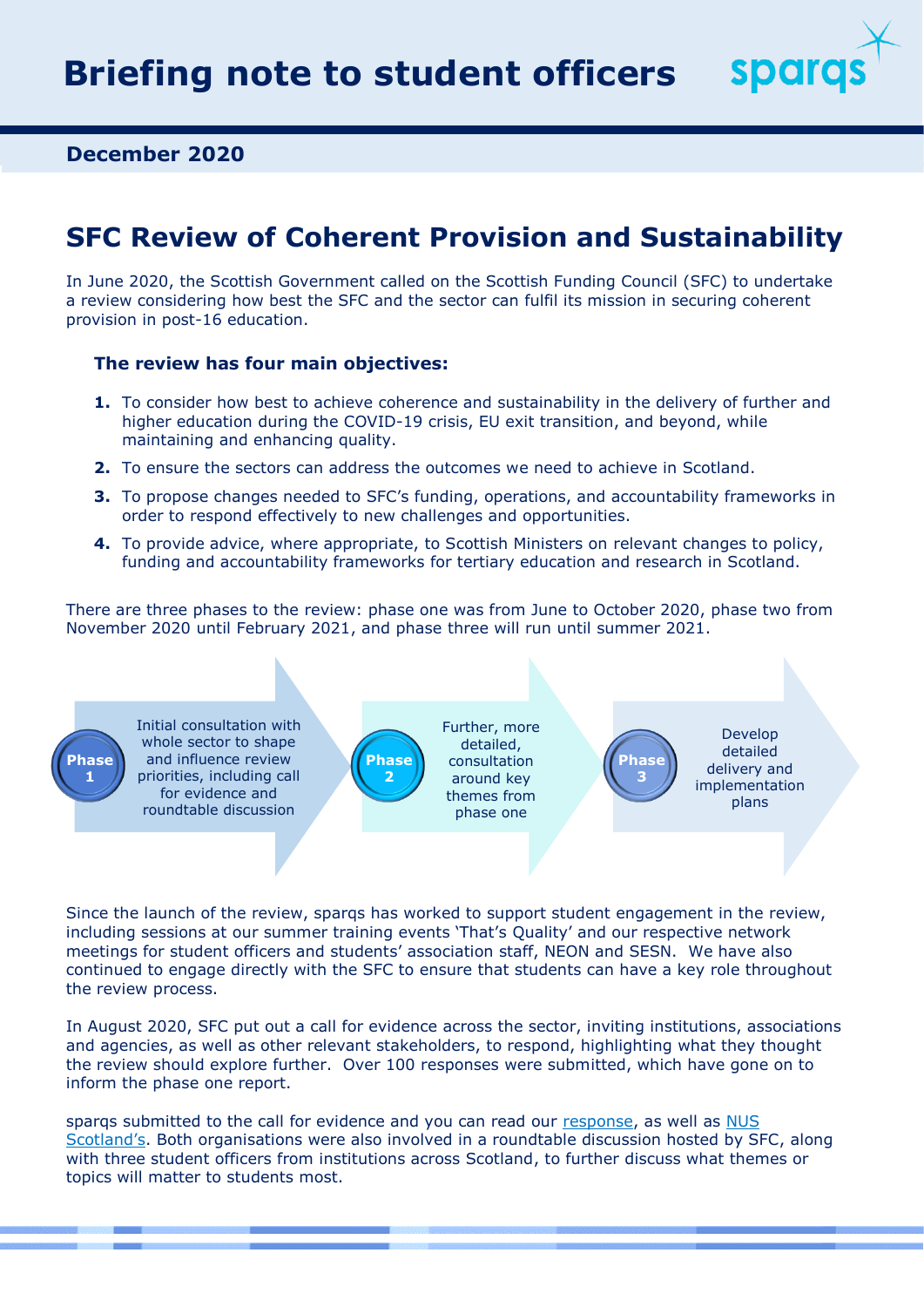

# **Phase One Report**

On 20th October 2020, the SFC published their Phase One Report of the Review, *'Coherence and Sustainability: A review of Scotland's Colleges and Universities Phase One Report: Insights to Develop Further.'* The report, along with supporting documentation, can be found on the [SFC](http://www.sfc.ac.uk/review/review.aspx)  [website.](http://www.sfc.ac.uk/review/review.aspx)

The report states that 2020-22 will be regarded as "Emergency Years" and the SFC plans to reduce "unnecessary bureaucracy", focusing on absolute priorities to ensure continued compliance with legislative requirements, to focus on the public health emergency and front-line delivery of student education and training, research and innovation.

The report highlights ten key themes that will be further explored in phase two of the review:

#### **Theme One**: **Keeping the interests of current and future students, and equalities, at the heart of everything we do**

- $\circ$  The need for excellent online and blended learning is now a key requirement for students, alongside greater consistency in the quality of that offer, and a strong response to digital inclusion and literacy.
- $\circ$  The need for supportive pastoral care, and mental health and wellbeing approaches and services, a continued focus on diversity and inclusion, and improved student-institution partnerships to strengthen communication and participation in decision-making forums.
- o Keeping the interests of students at the heart of decision making in dealing with COVID-19 responses and disruption.

#### **Theme Two**: **Supporting the digital revolution for learners**

- $\circ$  Excellent digital, online and blended learning delivery is no longer a nice-to-have it is an essential core strategy for every institution.
- o The digital literacy needs of staff and students.
- $\circ$  The need to create new quality standards for blended and online learning, that involves students, as new practices develop.

#### **Theme Three: Towards an integrated, connected tertiary education and skills eco-system for learners and employers**

- o Building on the pioneering regionalisation of colleges, the policy drivers around widening access and the existing articulation routes and partnerships between colleges and universities, to make an integrated tertiary system a reality for Scotland.
- $\circ$  Examining options with the senior phase of school in terms of duplication, connections, transitions and funding overlaps with tertiary education.
- $\circ$  Safeguarding widening access for students from disadvantaged backgrounds and communities and creating better ladders, bridges and pathways for learners between qualifications and institutions.
- o Exploring how a fully integrated tertiary funding model by SCQF level and whole system targets and outcomes might support closer collaboration, more efficient learner journeys, and more equitable approaches to funding.

#### **Theme Four: Recognising colleges and universities as national assets and civic anchors**

o Harnessing their significant contribution to the economic, social and cultural life of Scotland; celebrating their success and impact; better articulating a distinctive Scottish tertiary education tradition and offer; and embedding them into regional and international plans, and the promotion of Scottish interests.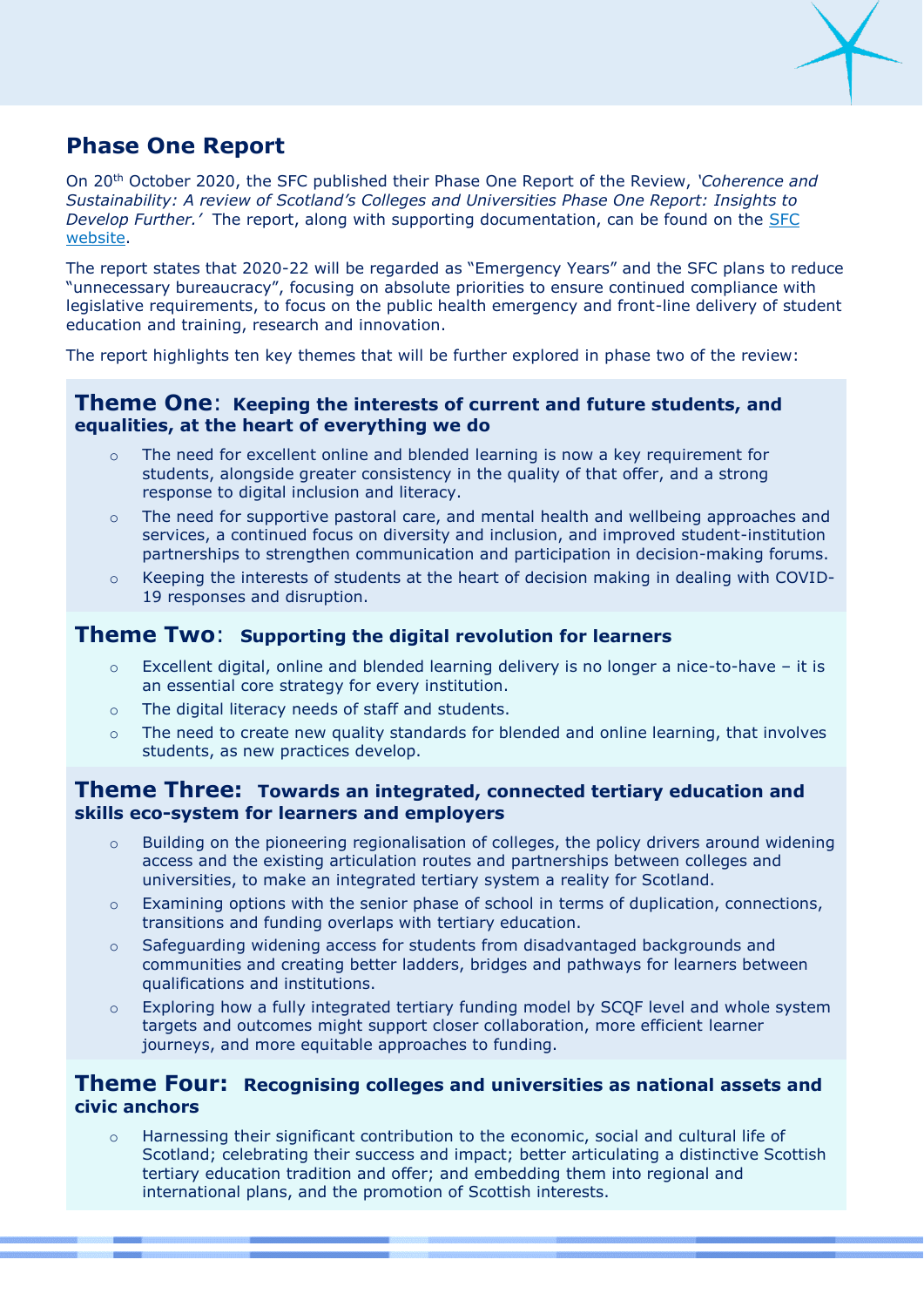

### **Theme Five**: **Building long-term relationships with employers and industry**

A flow of knowledge, curriculum and course design and content, internships, workexperience, employment, reskilling and upskilling, and research between institutions and companies.

#### **Theme Six: Protecting and leveraging the excellence of our research and science base**

- $\circ$  Encouraging reduced cross-subsidy from international teaching and working with partner funders and charities to support higher funding to cover the full economic costs of research.
- o Ways of incentivising better co-ordination and collaboration to tackle grand challenges and harness Scotland's particular research strengths, through targeted mission funding.

#### **Theme Seven: Driving the innovation agenda**

- o Greater translation of our investment in research into successful innovation through commercialisation.
- $\circ$  Bringing colleges more fully into innovation partnerships and the national innovation agenda.

### **Theme Eight**: **Enhancing collaboration**

o Around pathways for learners, mission-driven research, internationalisation, procurement and shared services, and by exploring different organisational partnerships and models, and making changes to Regional Strategic Bodies in multi-college regions.

#### **Theme Nine: Making the most of the sector's global connections**

- $\circ$  The need for collective promotion of the Scottish tertiary education brand and offer.
- $\circ$  The need to protect our most globally renowned institutions as they attract talent and resource and important international relationships.

#### **Theme Ten**: **Financial sustainability and funding**

- $\circ$  Tackling the cross-subsidy from international student income for research activities.
- o Incentivising collaboration, and working towards a more integrated, differentiated, connected tertiary education and skills system.

### **Student Engagement Advisory Group**

Another recent development since the phase one report is the formation of a Student Engagement Advisory Group, of which both sparqs and NUS Scotland are members. This group will help support SFC around ongoing tools and mechanisms for student engagement and in ensuring that students can actively contribute to, and influence, the review as it progresses. We are keen to explore how students can be involved in this group or a sub-group of it, and we are working closely with SFC and student officers to think about what good student engagement in the review looks like.

We will also be utilising NEON as a space to discuss the review as it develops, and provide opportunities for students and SFC staff to discuss the review.